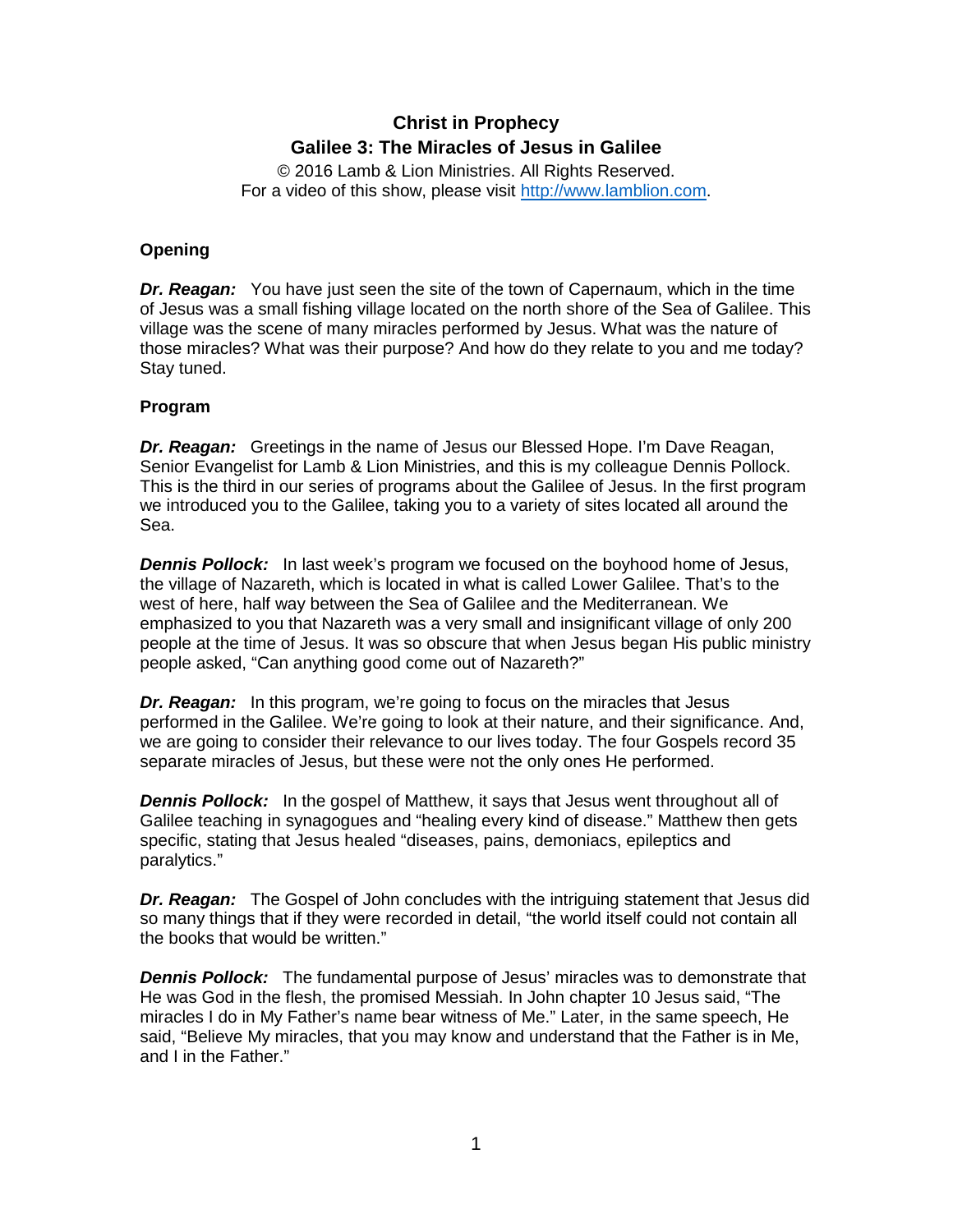*Dr. Reagan:* The apostles pointed to the miracles of Jesus in their sermons to affirm His divinity. For example, in the very first gospel sermon, the one Peter preached on Pentecost in Jerusalem, Peter proclaimed Jesus as the Messiah, stating He was "attested to by God with miracles, and wonders, and signs, which God performed through Him."

*Dennis Pollock:* And later, in His sermon to Cornelius and his household in Caesarea, Peter said, "You know of Jesus of Nazareth, how God anointed Him with the Holy Spirit and with power, and how He went about doing good, and healing all who are oppressed by the Devil; for God was with Him."

*Dr. Reagan:* There were several types of miracles that Jesus performed, all of which were designed to illustrate different facets of His divinity. For example, He proved that He was Lord of nature by turning water into wine, multiplying loaves and fishes, quieting a storm, and walking on water.

*Dennis Pollock:* He showed that He was Lord of health when He healed lepers, restored sight and hearing, and delivered people from epilepsy and paralysis.

*Dr. Reagan:* In like manner, He demonstrated that He was Lord of life and death when He resurrected people from the dead, like his dear friend Lazarus, who had been in the tomb for four days.

**Dennis Pollock:** With this background, we're going to visit some of the sites where Jesus performed His miracles, and we're going to begin at the village of Cana. But first, let's have a map orientation.

**Dr. Reagan:** Here is the Sea of Galilee, and above it is the Hill of the Beatitudes where Jesus delivered His Sermon on the Mount. Directly below that is Capernaum, the hometown of His ministry. Over here to the west is Nazareth, where Jesus grew up. And just five miles northeast of Nazareth is the village of Cana.

This is the village of Cana, nestled in a valley just a few miles northeast of Nazareth. Two churches mark the site in the village where Jesus performed His very first miracle at a wedding feast. This is where He turned six pots of water into wine. One of the churches is a Catholic church that was built in 1879. It supposedly sits on the site where the wedding feast took place. In its crypt there is displayed what is believed to be one of the six original water pots that Jesus used in the miracle. Next to the Catholic Church is the Cana Greek Orthodox Church. It claims to have two more of the water pots used in the miracle. However, they appear to be old baptismal fonts.

*Dennis Pollock:* Jesus transformed this obscure village into a world famous place. And that's because He performed His very first miracle here at a wedding feast. And for 2,000 years in the Christian world there has hardly been a wedding performed where this village has not been mentioned. Jesus came here to celebrate a wedding. During the wedding feast, the host ran out of wine. When this happened, Jesus proceeded to convert the six pots of water into wine of the highest quality, demonstrating that He was Lord of nature. The Gospel of John ends the story with this observation, "This beginning of His signs Jesus did in Cana of Galilee, and manifested His glory, and His disciples believed in Him."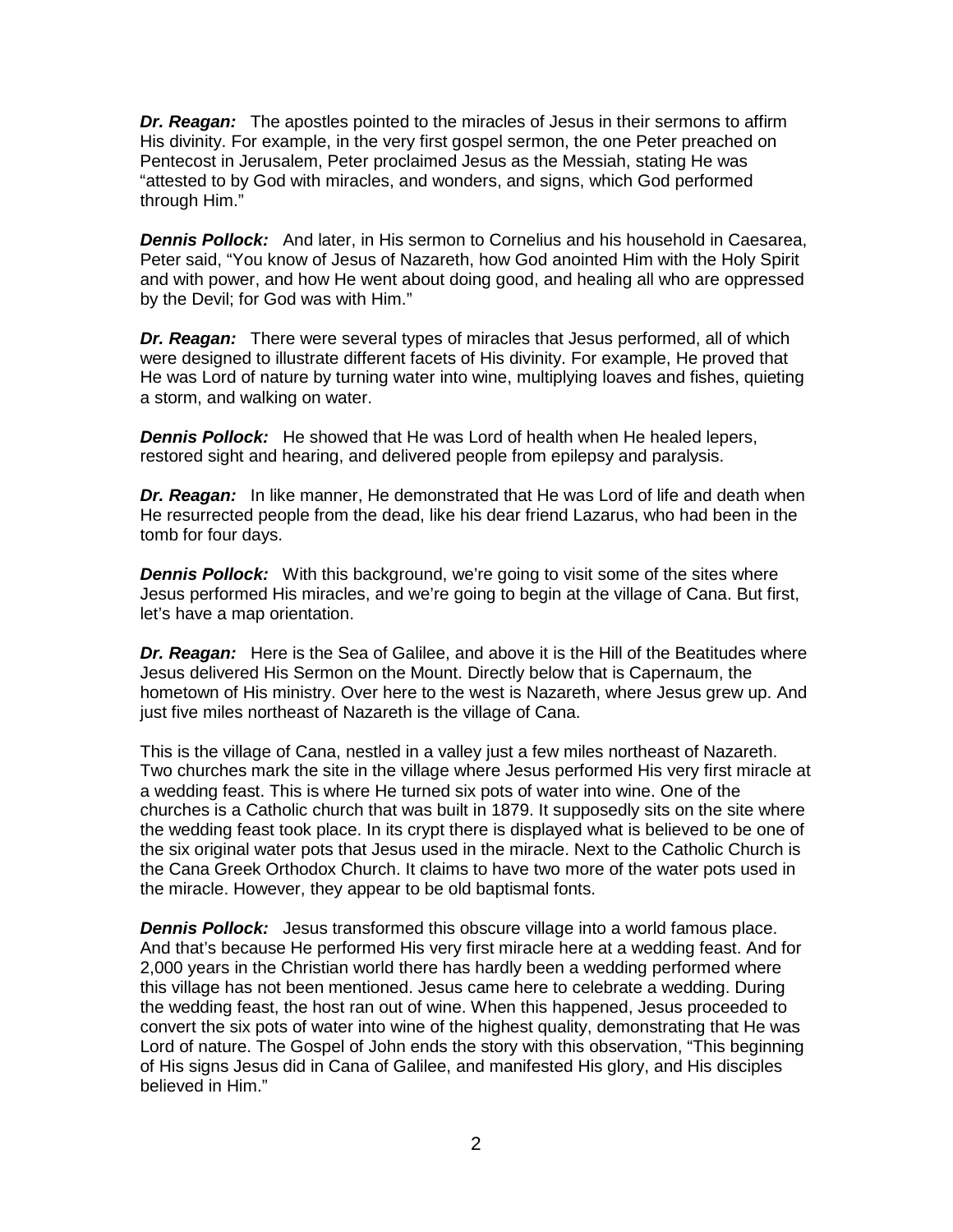*Dr. Reagan:* One interesting tidbit about the wedding is that the Gospel of John says it occurred on "the third day," which means Tuesday. Now, the tradition of conducting Jewish weddings on Tuesday continues to this day. The practice is rooted in the Creation account in the book of Genesis where we are told that on the third day of creation, Tuesday, God twice pronounced the words, "It is good." So, Tuesday came to be a day associated with double blessings.

*Dennis Pollock:* Incidentally, Jesus performed another miracle here in Cana that you rarely hear about. It occurred later in His ministry. As He was passing through this village one day, He was confronted by a royal official, a member of the court of King Herod Antipas. The man was from Capernaum, about 20 miles away. He had heard of Jesus' healing powers, and he came searching for Him to ask Him to heal his son. The man begged Jesus to come with him to Capernaum to heal his son before he died. Jesus responded by saying, "Go your way, sir; your son lives." The man believed Jesus and immediately headed home. But before he could reach Capernaum, he was met by his household servants who informed him that his son had been healed.

*Dr. Reagan:* When Jesus transformed the water into wine, He proved that He was Lord of both time and matter. He did not need grape juice, nor did He need to wait on the fermentation process. And when He healed the royal servant's son, Jesus demonstrated that He was Lord of space. He did not need to be physically present, nor did He need to touch the boy.

There is a third church here in Cana called the Chapel of St. Bartholomew. It honors an apostle of Jesus who came from this town. His name was Nathaniel, but he is often referred to in Scripture as Bartholomew, meaning Son of Talmai.

*Dennis Pollock:* Nathaniel is the man who, when he first heard about Jesus, said, "Can anything good come out of Nazareth?" But when he met Jesus, he was so profoundly impressed that he exclaimed, "Rabbi, You are the Son of God! You are the King of Israel!"

*Dr. Reagan:* And that confession of Jesus as God in the flesh is the second one recorded in the Scriptures. The first came from the mouth of John the Baptist when Jesus appeared at the Jordan River to be baptized. John proclaimed, "Behold, the Lamb of God who takes away the sin of the world." Let's pause for a moment to refresh our memory as to where we are here in the Holy Land. We are currently here in the village of Cana, located between the Sea of Galilee and Nazareth. The Bible says that Jesus could not perform any mighty miracles in His hometown of Nazareth "because of their unbelief." When the town rejected Him early in His ministry, He moved His base of operations here to Capernaum on the north shore of the Sea of Galilee, just below the hill of the Beatitudes. Jesus' ministry, most of His miracles in Galilee, were performed in Capernaum, Korazin, and Bethsaida. Let's proceed now to the town of Capernaum.

*Dennis Pollock:* The sign that you see on this gate is an accurate one. Matthew 9:1 refers to Capernaum as "Jesus' city." And in Mark 2:1 we are told that when Jesus was in this town, He was "at home."

*Dr. Reagan:* Let's go inside and take a look. This magnificent white structure is what is left of a synagogue that was built here around 300 AD. The floor of the synagogue that existed at the time of Jesus is located directly beneath the floor of the later synagogue.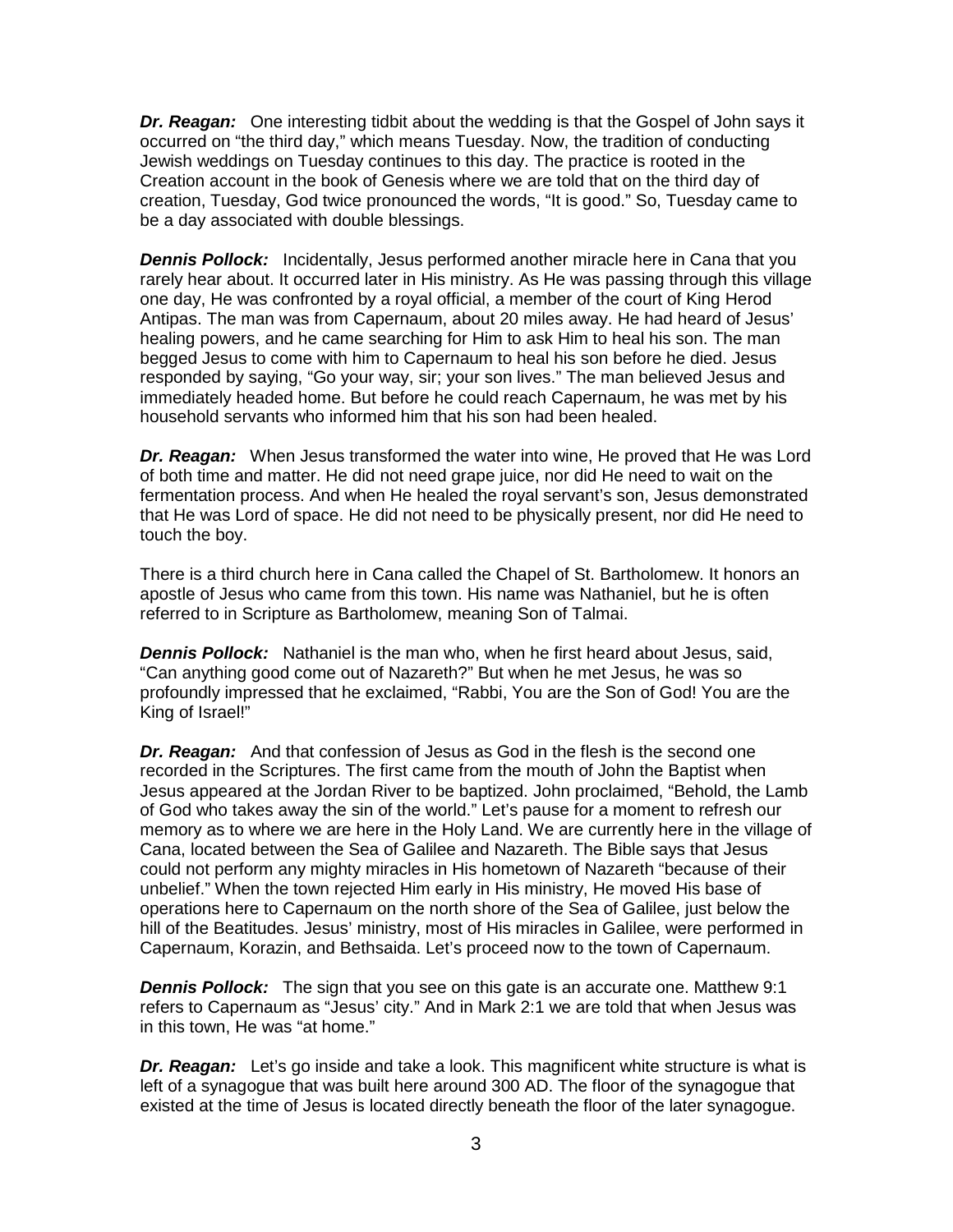To the right of the synagogue you can see the red domes of a lovely Greek Orthodox Church constructed in 1931 on the site of a Byzantine chapel dedicated to the Apostle John. Directly in front of the synagogue, and nearer to the shoreline, is a modern Catholic chapel that resembles a UFO. It is built over the traditional site of the house where the Apostle Peter lived.

*Dennis Pollock:* The first miracle that Jesus performed here in Capernaum was the healing of the Roman Centurion's servant. This soldier of an occupying army came to Jesus in humility and he asked Him to heal a servant who was on the verge of death. Jesus agreed to do so and He asked the soldier to take Him to his house. But the Centurion, in a great declaration of faith, replied, "Lord, I am not worthy for you to even come under my roof. Just speak a word, and my servant will be healed." The Bible tell us that when Jesus heard these words, "He marveled and He said to those who were following, 'Truly I say to you, I have not found such great faith with anyone in Israel." And He went on to tell the Centurion, "Go and it will be done for you as you have believed." The Centurion was what the Jews call "a righteous Gentile." He was a man of faith. And he was also a very generous man, for the Bible says that he was the one who supplied the funds to build the synagogue that existed here at the time of Jesus. Now, that interesting bit of information indicates that at the time of Jesus this town was too small, and too poor to build a synagogue on its own. Keep in mind that the very elaborate structure that you see behind me was built 250 years later when the town had grown considerably by absorbing Jews dispersed from Jerusalem.

*Dr. Reagan:* The second miracle that Jesus performed in this town occurred here at the home of Peter. And incidentally, Peter's house is probably the place where Jesus Himself lived.

**Dennis Pollock:** The story of the miracle that happened here is recorded in three of the gospels. Here's how it is described in the Gospel of Mark: Mark tell us that, "immediately after they came out of the synagogue, they came to the house of Peter and Andrew, with James and John. Now Peter's mother-in-law was lying sick with a fever; and immediately they spoke to Jesus about her. And He came to her and raised her up, taking her by the hand, and the fever left her, and she waited on them." Think about that, she was not only healed instantly, but she got up, and in her joy, she began to serve the men a meal. This healing must have caused quite a stir because Mark adds this observation: He tells us, "When evening came, after the sun had set, they began bringing to Him all who were ill and those who were demon-possessed. And He healed many who were ill with various diseases, and cast out many demons."

**Dr. Reagan:** The third specific miracle the Bible mentions that Jesus performed here in Capernaum occurred in this area where the town's houses were located.

*Dennis Pollock:* The Bible says that Jesus was teaching here one day in one of these houses, and the place was packed out with eager listeners. And while He was speaking, some men brought a paralytic to be healed. Since they couldn't get in the door, due to the size of the crowd, they climbed up on the roof and let the man down on a pallet.

*Dr. Reagan:* And when Jesus witnessed their faith and persistence, He said to the paralytic, "My son, your sins are forgiven."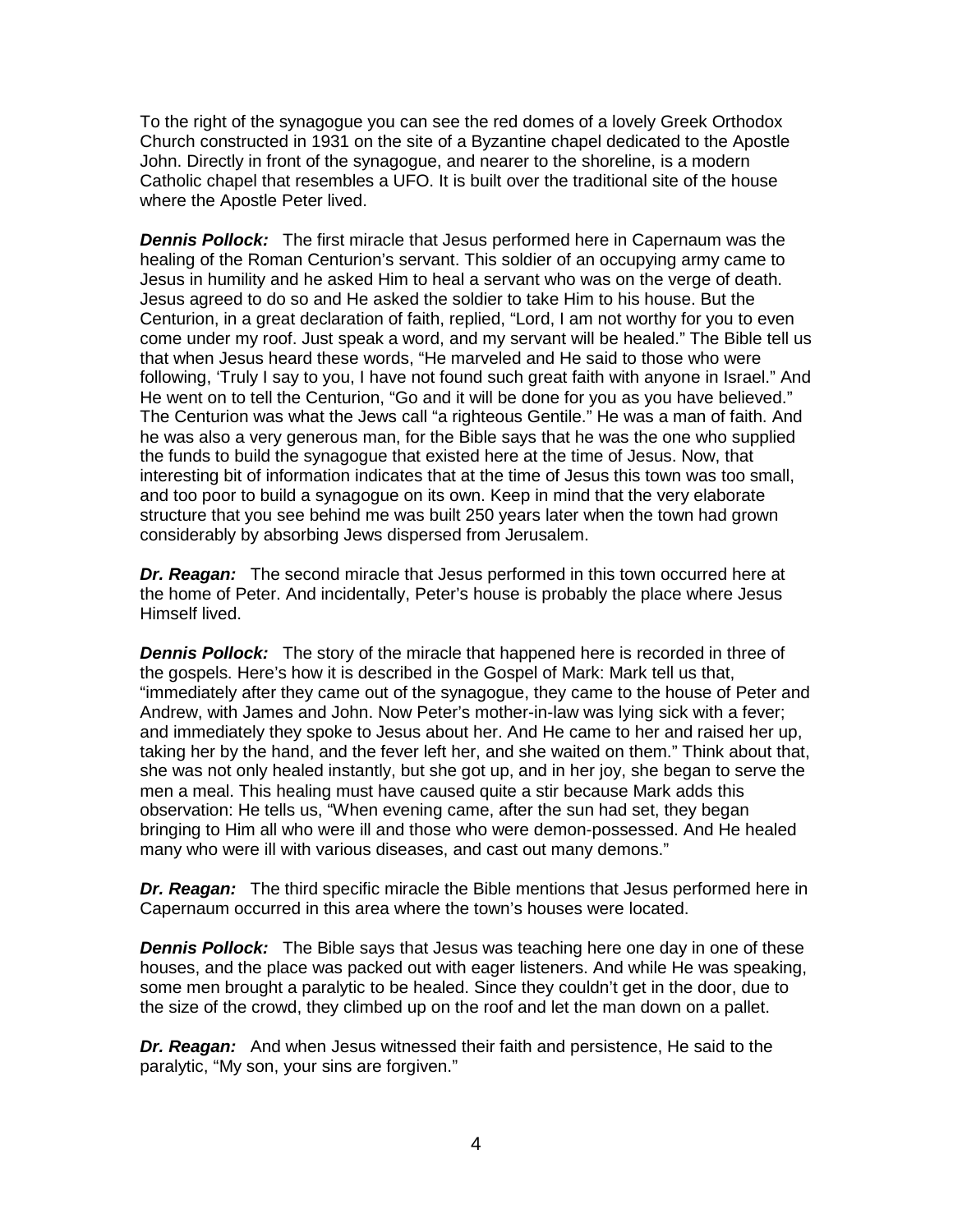*Dennis Pollock:* Now folks, that was a revolutionary statement since God alone is the only one who can forgive sins. The point, of course, is that by making such a statement, Jesus was asserting His divinity.

*Dr. Reagan:* The Pharisees who were present recognized this fact immediately, and here is what they said to Jesus in response. They said, "Why does this man speak that way? He is blaspheming, who can forgive sins but God alone?"

*Dennis Pollock:* Jesus, knowing what the Pharisees were thinking, said to the crowd, "But so that you may know that the Son of Man has authority on earth to forgive sins," and then He addressed the paralytic, "I say to you, go, pick up your pallet and go home."

*Dr. Reagan:* And in response to this miracle the Bible says that all the people were amazed and began glorifying God, saying, "We have never seen anything like this!"

*Dennis Pollock:* The Gospel of Matthew records four miracles that Jesus performed here in Capernaum all in one day's time.

*Dr. Reagan:* And the first concerned the daughter of the ruler of this synagogue, a man by the name of Jairus. He came to Jesus, bowed down, and announced that his daughter had just died. And in great faith, he asserted, "If You will lay hands on her, she will live."

**Dennis Pollock:** Jesus started following Jairus to his home, but it wasn't easy going because there was a multitude of people following Jesus wherever He went. In the midst of that crowd there was a woman who had been suffering from a hemorrhage for 12 years. She came up behind Jesus and touched the hem of His robe. Her thought was, "If only I can touch His garment, I'll get well." And when she touched His robe, Jesus felt power flowing out of Him. He turned and He said to her, "Daughter, take courage; your faith has made you well."

*Dr. Reagan:* Jesus proceeded on to the home of Jairus, and when He arrived, He found many people there loudly weeping and wailing. He said to them, "Why make a commotion and weep? The child is not dead; she is asleep." This statement prompted the people to ridicule Him and laugh at Him. But their laughing did not last long folks because, to their absolute astonishment, He immediately raised the girl from the dead.

*Dennis Pollock:* When Jesus left the home of Jairus, two blind men started following him crying out,

"Son of David, have mercy on us!"

*Dr. Reagan:* And that very cry, "Son of David!" was a recognition of Jesus as the promised Messiah.

*Dennis Pollock:* Jesus asked them, "Do you believe I can heal you?" They said, "Yes!" And Jesus replied, "Be it done to you according to your faith." And their sight was instantly restored.

*Dr. Reagan:* The fourth miracle on that remarkable day occurred immediately after the healing of the two blind men. A speechless, demon-possessed man was brought to Jesus for healing. Jesus immediately cast out the demon, and the man began to speak.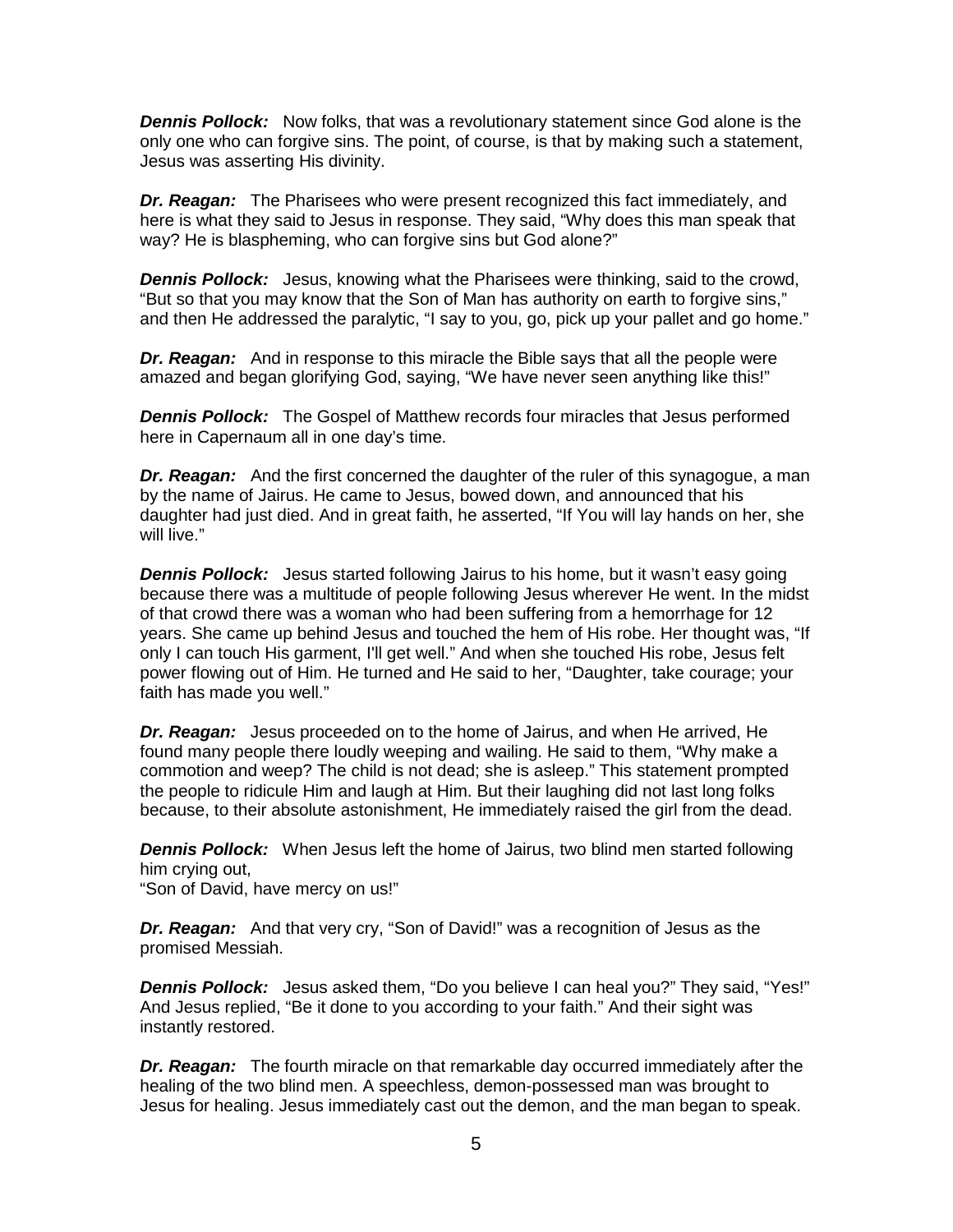The Bible says the multitude began to marvel, saying, "Nothing like this has ever been seen in Israel."

*Dennis Pollock:* Jesus performed many other miracles in this town, but these are all we have time to recount. Let's go next to the village of Korazin where Jesus also ministered and performed miracles.

*Dr. Reagan:* OK buddy, let's go. This is the village of Korazin, one of the three towns where Jesus focused His ministry. It occupies 25 acres of land situated three miles from the Sea of Galilee and 900 feet above it. As you can see, it was constructed entirely of black volcanic rock.

**Dennis Pollock:** Unlike the other two towns where Jesus focused His ministry, Capernaum and Bethsaida, Korazin was not a fishing village. The people who lived here made their living growing wheat. Let's go inside and take a look at the synagogue.

*Dr. Reagan:* This is the interior of the synagogue. It faces south toward Jerusalem. It measures 50 by 70 feet in size. The men would sit on one side, the women on the other. Well, here we are inside the synagogue where Jesus taught and performed miracles.

*Dennis Pollock:* The Bible does not record any specific miracle that Jesus performed here, but we know He performed many because Korazin is listed in Matthew 11:20 as one of the towns where "most of His miracles were done."

*Dr. Reagan:* Over here is the seat of honor in the synagogue. Dennis, why don't you take a seat and explain what it's all about.

*Dennis Pollock:* All right Dave. Well, this is not exactly as comfortable as your typical church pew, but it was a seat of honor reserved for special guests and religious leaders. It was called "the chair of Moses." And in fact we have a reference to it in the 23rd chapter of Matthew. Jesus said this, He said, "The scribes and the Pharisees have seated themselves in the chair of Moses, therefore, whatever they tell you, do and observe, but do not do according to their deeds."

*Dr. Reagan:* Well thank you Dennis, I appreciate that. You look very dignified in the seat of honor.

*Dennis Pollock:* Well thank you sir.

**Dr. Reagan:** Well folks, I'd like to take you now to a beautiful grove of trees near here and give you an opportunity to hear a testimony about the healing power of Jesus.

Every time I bring a pilgrimage group to this land, I always stop here at Korazin for a healing service. I begin that service by pointing out that "Jesus is the same yesterday, today, and forever." Just as He healed in the First Century folks, He still heals today. I then call for people to come forward for prayer. And over the years, God has blessed us with several healings. I'd like to ask our media director, Don Gordoni, to step out from behind the cameras, come on Don, and tell them about the experience you had here. It's all yours buddy.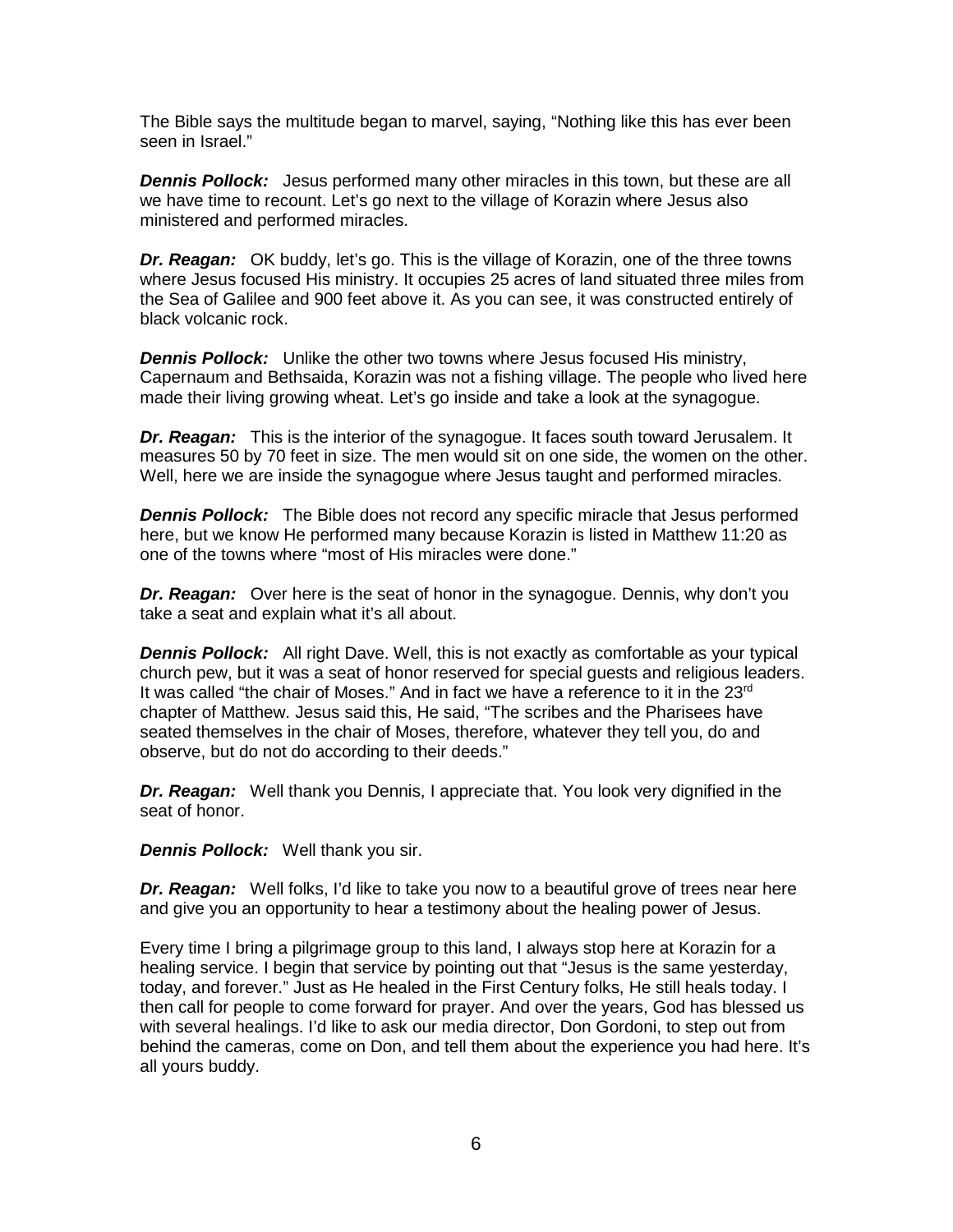**Don Gordoni:** All right. Well, in 2000, I came here to shoot video on a Pilgrimage that Dr. Reagan was leading to the Holy Land. And we came to Korazin, and as we were here, we had a service where some people who had been healed in the past stood up and gave their testimony about that, and others came forward for prayer. Well, the whole time I was busy videotaping. But when I got back on the bus I began to think of the ailment that I had suffered with all of my life. I pretty much thought that living meant that you had a stomachache, because of a digestive disorder that I had. When I was a sophomore in college I prayed that God would show me what was wrong with me. And He helped me discover that by eliminating certain things from my diet that I could eliminate the pain that I had suffered with for so many years. But I had never asked God to heal me. And in 2000, when we were here at Korazin, and I was on that bus, and we were going to a little place where we were going to eat some St. Peter's fish, I said, "God, I asked You to show me what was wrong with me, but I never asked You to heal me. And I believe that You can, and if You will, I'll give You the praise. One of the things that I wanted to say is that God is not obliged to heal us, and sometimes He does not choose to heal us physically, but He chose to heal me physically, simply because I asked, and I believed.

*Dr. Reagan:* This is the third town in Jesus' triangle of ministry, the town of Bethsaida. The name means "town of the fisherman." This was the hometown of Peter, Andrew, and Philip. Peter moved to Capernaum after his marriage. Dennis, you know most archaeologists now are convinced that the feeding of the 5,000 took place on that plain right behind those trees there, down near the Sea.

*Dennis Pollock:* Folks, Jesus was confronted here with a great multitude of people who had come to hear His teachings and to experience His healing power. They were hungry, and He felt compassion for them. His disciples began to search for food, but all they could find was a boy who had five loaves of bread and two fish. Jesus ordered the multitudes to sit down on the grass. He then took the five loaves and the two fish, and looking up toward heaven, He blessed the food. It was then distributed, and when everyone had finished eating, twelve baskets of food were left over.

*Dr. Reagan:* The Bible says 5,000 men were fed that day, "aside from women and children." So, what is commonly referred to folks as the feeding of the 5,000 really amounted to the feeding of at least 15,000 people.

**Dennis Pollock:** That was a pretty spectacular miracle, but there were two others that Jesus performed that were equally spectacular both of which occurred on the Sea of Galilee in front of us.

*Dr. Reagan:* So let's find a boat and go for a cruise. This is the port of Tiberias, located on the Western shore of the Sea of Galilee. This particular boat is designed to look like the type of craft that sailed on the sea at the time of Jesus. We have just disembarked from Tiberias, and we are heading north toward Capernaum. When we get out to the middle of the sea, we will kill the motors and talk about the two miracles that Jesus performed on the surface of this lake.

*Dennis Pollock:* Early in His ministry, Jesus and His disciples decided to cross this lake in a boat. Jesus was tired, so He went down inside the boat and fell asleep. While He was sleeping, one of the sudden and violent storms that this lake is famous for suddenly swept down from the surrounding mountains and the boat began to be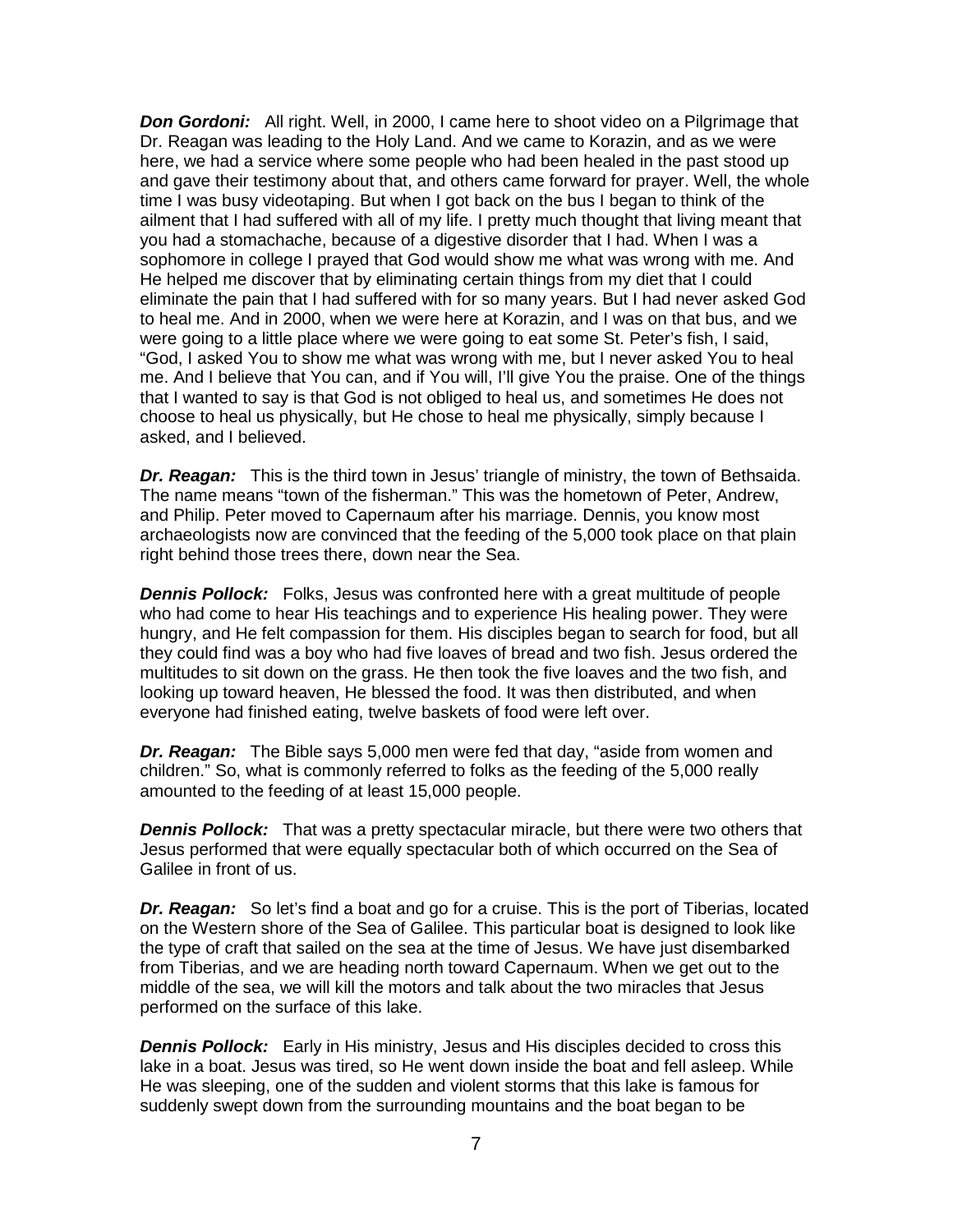swamped with water. The Lord's disciples woke Him up and they cried out, "Master, Master, we are perishing!" Jesus responded by scolding them, and asking them, "Where is your faith?" Jesus then rebuked the winds, and the sea became perfectly calm. And the men marveled over this and they asked, "What kind of man is this that even the winds and the sea obey Him?"

*Dr. Reagan:* Late in His ministry, Jesus again rendered His disciples awe-struck when He came walking to them on this lake. Once again they were caught up in a storm, when they suddenly saw the Lord walking toward them on the surface of the sea. At first they thought He was a ghost. But then he spoke to them and they recognized His voice.

*Dennis Pollock:* That's when Peter got excited and he jumped out of the boat. He started walking toward Jesus, when he suddenly became scared. And at that point, he started sinking. He cried out, "Lord save me!" Jesus pulled him from the water, and He asked him, "O you of little faith, why did you doubt?"

*Dr. Reagan:* When Jesus got into the boat, the wind stopped and the disciples began worshiping Him, saying, "You are certainly God's Son!"

Well, here we are once again on the shore of the beautiful Sea of Galilee. And as we bring this program to a close, I'd like to ask you, Dennis, do you have any final observations about the miracles of Jesus?

*Dennis Pollock:* Yes, Dave I do. You know folks, the miracles of Jesus were very convincing to His disciples and to some of the people of the Galilee. But the Scriptures indicate that the vast majority remained unconvinced. They proved to be thrill seekers, very much like many people today who zealously seek after miracles rather than the miracle worker, Jesus. To give you an example of what I'm talking about, the day after Jesus fed the 5,000, the multitudes asked Him, "Perform a miracle that we might believe in You."

*Dr. Reagan:* Yes, Dennis, it is a sad commentary on the fallen nature of Mankind. And you know folks; the same was true during the time of Moses. God performed miracle, after miracle, after miracle, through Moses, and yet we are told in Psalm 78 that the Children of Israel continually put God to the test, and spoke against God, and "refused to believe in His wonderful works."

**Dennis Pollock:** That's right, Dave, and you know, the same sorry story was repeated in the life of Jesus. The leaders of Israel said to Him, "If you will raise someone from the dead, we will believe." So, He resurrected Lazarus after he had been dead for four days. And the religious leaders reacted by nailing Jesus to a cross.

*Dr. Reagan:* Yes, and folks that's why the story of Jesus here in the Galilee ends so sadly. When He departed this area for the last time, He pronounced a curse on the three towns where He had poured out His heart and compassion in miracle, after miracle. Here's what He said: "Woe to you, Korazin! Woe to you Bethsaida! For if the miracles had occurred in Tyre and Sidon which occurred in you, they would have repented long ago, in sackcloth and ashes. And you, Capernaum, will not be exalted to heaven, will you? You will descend to Hades, for if the miracles had occurred in Sodom which occurred in you, it would have remained to this day. Nevertheless I say to you, that it will be more tolerable for the land of Sodom in the Day of Judgment than for you."